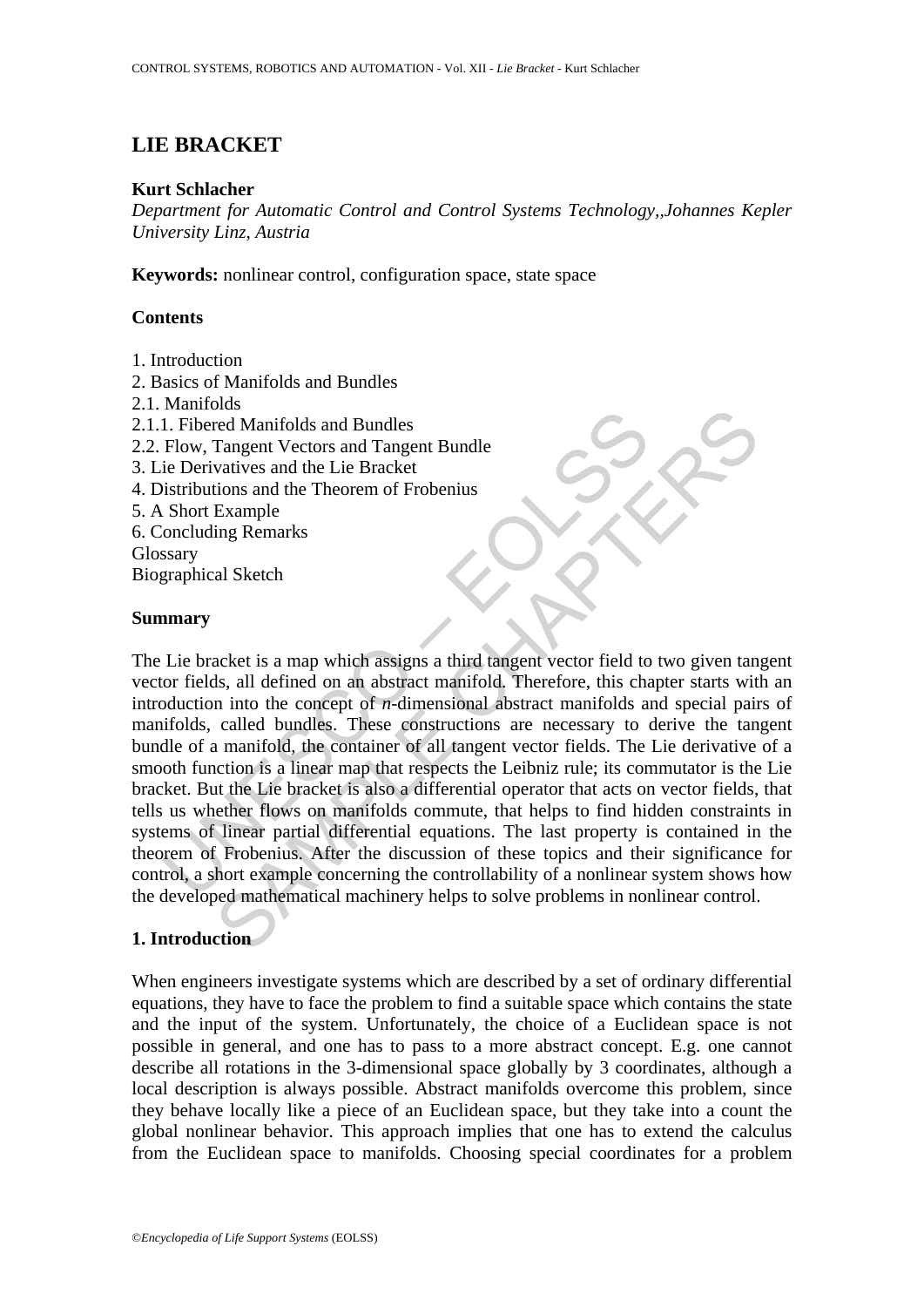allows us to perform all the investigations in the usual way, but one has to face the problem that a canonical choice of coordinates does not exist. Roughly speaking, all the calculations must be meaningful for any coordinate system. This idea leads to a coordinate free representation of dynamic systems. It will turn out that the systems under consideration can be represented by the help of special mathematical objects, called tangent vector fields on abstract manifolds. This implies that differential geometry becomes the main tool for the description and the design of nonlinear systems.

The Lie bracket is a map which assigns two tangent vector fields to a third one. The importance of this map follows from the fact that this map appears in problems which do not seem to be linked to each other. E.g. the Lie bracket measures the change of a vector field moving along a curve, it is the commutator of two differential operators, it describes the hidden constraints in systems of linear partial differential equations, it measures the lack of commutability of special maps called flows, etc.

The lack of commutability of special maps called flows, etc.<br>
all purpose, the Lie bracket comes into play, if we look for nonlinear s<br>
at transformations. To get a feeling for this problem, we take a look at<br>
imensional For control purpose, the Lie bracket comes into play, if we look for nonlinear stateand/or input transformations. To get a feeling for this problem, we take a look at the simple *n*-dimensional linear time invariant system

$$
\dot{x}_j = \sum_{j=1}^n a_j^i x^j, \quad i = 1,...,n,
$$

with  $a_j^i \in \mathbb{R}$ . Let us consider the state transform

measures the lack of commutability of special maps called flows, etc.  
\nFor control purpose, the Lie bracket comes into play, if we look for  
\nand/or input transformations. To get a feeling for this problem, we t  
\nsimple *n*-dimensional linear time invariant system  
\n
$$
\dot{x}_j = \sum_{j=1}^n a_j^i x^j, \quad i = 1,...,n,
$$
\nwith  $a_j^i \in \mathbb{R}$ . Let us consider the state transform  
\n
$$
z^i = \sum_{j=1}^n T_j^i x^j,
$$
\n(1)  
\n
$$
T_j^i \in \mathbb{R}
$$
. By taking the time derivative of (1) we get, of course  
\n
$$
z^i = \sum_{j=1}^n T_j^i x^j.
$$
\n(2)

 $T_j^i \in \mathbb{R}$ . By taking the time derivative of (1) we get, of course

$$
z^i = \sum_{j=1}^n T_j^i \dot{x}^j \tag{2}
$$

The important observation is that we can choose the transformation (2) for the derivatives of the coordinates freely and derive (1), the transformation for the coordinates, in a trivial manner. Let us consider the nonlinear system

$$
\dot{x}^i = f^i(x), \quad i = 1, ..., n
$$

with smooth functions  $f^i$  together with the nonlinear state transform

$$
z^{i} = \varphi^{i}(x). \tag{3}
$$

Taking again the time derivative of (3) we get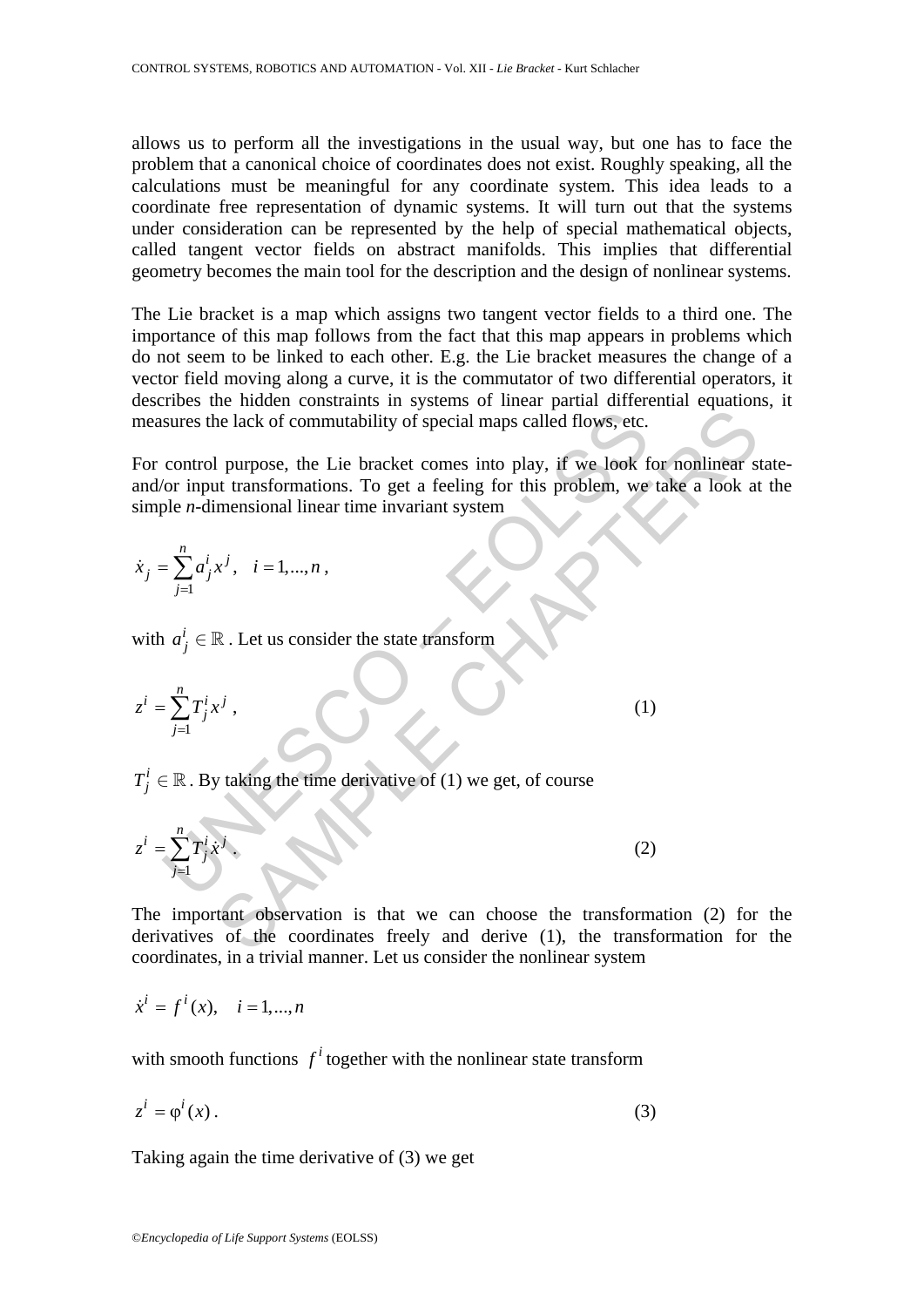$$
\dot{z}^i = \sum_{j=1}^n T_j^i(x) \dot{x}^j , \qquad (4)
$$

where the functions  $T_j^i$  meet

$$
T_j^i(x) = \frac{\partial}{\partial x^j} \varphi^i(x).
$$
 (5)

Here, it is not possible to choose the functions  $T_j^i$  in (4) freely, since the functions  $T_j^i$  must satisfy (5). Therefore, given (4) we have to check, if is possible to find (3). Additionally, we have to solve a system of partial differential equations to derive  $\varphi^i$  from  $T_j^i$ . Now, the Lie-bracket allows us to construct admissible choices for  $T_j^i$  and tells us, whether these partial differential equations have a non trivial solution.

litionally, we have to solve a system of partial differential enom  $T_j^i$ . Now, the Lie-bracket allows us to construct admissible us, whether these partial differential equations have a non trivial schapter is organized a ly, we have to solve a system of partial differential equations to de<br>Now, the Lie-bracket allows us to construct admissible choices for  $T_j^i$ <br>rether these partial differential equations have a non trivial solution.<br>The This chapter is organized as follows. Section 2 gives an introduction to the concept of abstract manifolds and special pairs of manifolds, called bundles, and develops the basics for doing calculus on manifolds. Section 3 presents the Lie bracket and shows that this bracket belongs to a family of differential operators that operate on geometric objects defined on a manifold. Although the Lie bracket is an important map the importance for control is strictly related to the theorem of Frobenius which is presented in Section 4. A short application to the problem of controllability of nonlinear systems is given in Section 5. Finally, this chapter finishes with some remarks concerning differential geometry and the literature.

## **2. Basics of Manifolds and Bundles**

Curves and surfaces in the Euclidean space were studied since the earliest days of geometry. However, the discoveries of Gauss profoundly altered the course of differential geometry and pointed the way to the concept of an abstract manifold. Therefore, we give the basic definitions and present some essential results concerning *n*dimensional abstract manifolds. One can construct more complex manifold from simpler ones. Fibered manifolds are an import case; it will turn out that the generalizations of the tangent plane of a surface, the so called tangent bundle is a special fibered manifold. Therefore a short introduction to fibered manifolds and bundles is also given in Section 2.1. The subsection after the next presents the concept of tangent bundles, tangent vectors for abstract manifolds and introduces important maps on manifolds, called flows.

## **2.1. Manifolds**

A manifold is, roughly speaking, the generalization of an *n*-dimensional smooth surface in the space  $\mathbb{R}^m$  with  $m \ge n$ . Although one can show that every smooth *n*-dimensional manifold can be embedded in  $\mathbb{R}^{2n+1}$ , which was proven by Hassler Whitney, we will give a more abstract definition of a smooth manifold that avoids the reference to any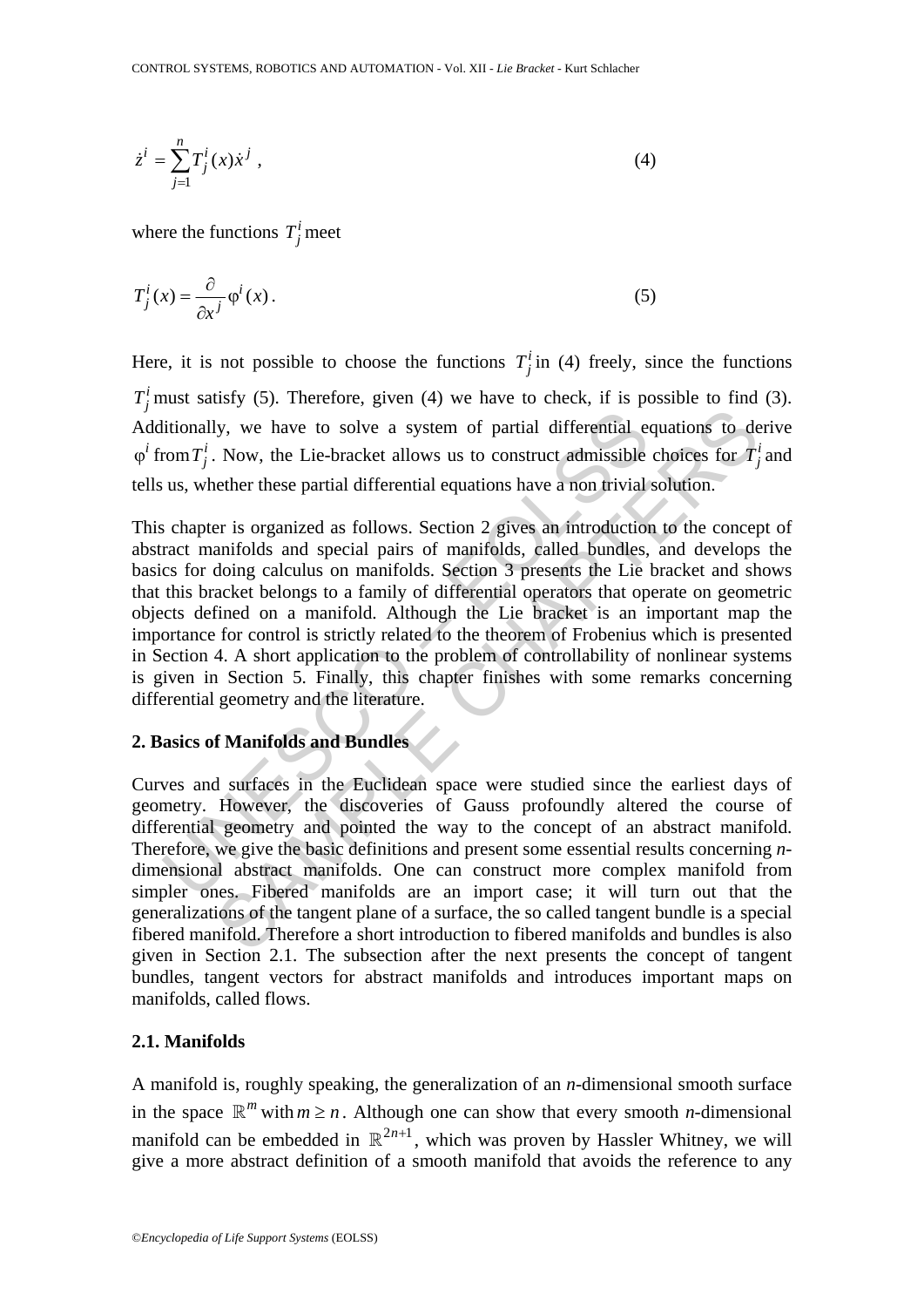embedding in the space  $\mathbb{R}^k$  for some *k*.

**Definition 1** *A smooth n*-dimensional manifold *is a set M* , *together with a countable collection of subsets*  $U_{\alpha} \subset M$ , the coordinate charts, and one-to-one maps  $\phi_{\alpha}: U_{\alpha} \to V_{\alpha}$  *onto connected open subsets*  $V_{\alpha} \subset \mathbb{R}^{\nu}$ , *the local* coordinate maps, *such that the following properties are satisfied:* 

- 1. *The coordinate charts cover*  $M$ ,  $or M = \bigcup_{\alpha} U_{\alpha}$  *is met.*
- 2. *.Let*  $\mathcal{U}$  *denote the intersection*  $\mathcal{U}_{\alpha} \cap \mathcal{U}_{\beta} = \mathcal{U} \neq \{\}\$ . *The composite map*  $\phi_{\beta} \circ \phi_{\alpha}^{-1} : \phi_{\alpha}(\mathfrak{A}) \to \phi_{\beta}(\mathfrak{A})$  *is a smooth (infinitely differentiable) function.*

3. For any pair of different points  $p \in U_\alpha$ ,  $q \in U_\beta$ ,  $p \neq q$  there exist open subsets  $W_{\alpha}$ ,  $W_{\beta}$  *such that*  $\phi_{\alpha}(p) \in W_{\alpha} \subset V_{\alpha}$ ,  $\phi_{\beta}(q) \in W_{\beta} \subset V_{\beta}$  *and*  $\phi_{\alpha}^{-1}(W_{\alpha}) \cap \phi_{\beta}(W_{\beta}) = \{\}\$ *are met*.

 $\psi_{\beta} \circ \psi_{\alpha} \circ \psi_{\alpha} \circ \psi_{\alpha} (x) \rightarrow \psi_{\beta} (x)$  is a smooth (unjumely algerentiable) ji<br>3. For any pair of different points  $p \in \mathbb{U}_{\alpha}, q \in \mathbb{U}_{\beta}, p \neq q$  there exit<br> $W_{\alpha}, W_{\beta}$  such that  $\phi_{\alpha}(p) \in W_{\alpha} \subset V_{\alpha}, \phi_{\beta}(q) \$ a  $\colon \partial_{\alpha}(u) \to \partial_{\beta}(u)$  is a smooth (infinitiety aliferentiable) function.<br>
samy pair of different points  $p \in \mathcal{U}_{\alpha}$ ,  $q \in \mathcal{U}_{\beta}$ ,  $p \neq q$  there exist open subsets<br>
such that  $\phi_{\alpha}(p) \in W_{\alpha} \subset V_{\alpha}$ ,  $\phi_{\beta}(q) \in W$ Some facts are worth mentioning at this stage. The coordinate charts allow us to define a topology for *M* by declaring the sets  $\phi_{\alpha}^{-1}(W)$  to be open for any open  $W \subset \phi_{\alpha}(U_{\alpha}) \subset \mathbb{R}^{n}$ . In terms of this topology, the third requirement in the definition above says that *M* has the Hausdorff separation property. The degree of differentiability of the transition functions  $\phi_\beta \circ \phi_\alpha^{-1}$  determines the degree of smoothness of the manifold *M* . For the sake of simplicity, we will consider only *smooth manifolds* here. Besides the basic coordinate charts  $\phi_{\alpha}: U_{\alpha} \to V_{\alpha}$ , one can add additional coordinate charts

 $\phi: U \to V \subset \mathbb{R}^n$  subject to the requirement that the transition functions  $\phi \circ \phi_\alpha^{-1}, \phi_\alpha \circ \phi^{-1}$  are smooth for any  $\alpha$  on the overlap  $\phi_\alpha (u \cap u_\alpha)$ . In this case the chart  $\phi: U \rightarrow V$  is said to be *compatible* with the basic charts. Furthermore, the *maximal collection* of all *compatible charts* is called an *atlas* of *M* .

The simplest case of an *n*-dimensional manifold is the space  $\mathbb{R}^n$ . Let  $x = (x^1, ..., x^n)$  be a coordinate system of  $\mathbb{R}^n$  and let  $\varphi^i$  be the *coordinate functions* of  $\mathbb{R}^n$  which map a point  $q \in \mathbb{R}^n$  into  $\mathbb R$  by  $x^i = \varphi^i(q)$ . Given a *n*-dimensional manifold *M* with coordinate charts  $u_{\alpha}$  and *coordinate maps*  $\phi_{\alpha}$ , then the composite mapping  $\phi^i \circ \phi_{\alpha}$  maps M into  $\mathbb{R}$  by  $x^{i} = \varphi^{i} \circ \phi_{\alpha}(p)$ . We call the functions  $x^{i} = \varphi^{i} \circ \phi_{\alpha}(p)$  coordinate functions of M. Although we denote different objects, here the coordinates and the coordinate functions, by the same symbol, there should be no confusions. Furthermore, this allows us to dispense the explicit reference to a local coordinate chart. We will say,  $x = (x^1, ..., x^n)$  is a local coordinate system of *M* , which is an abbreviation that there is a local coordinate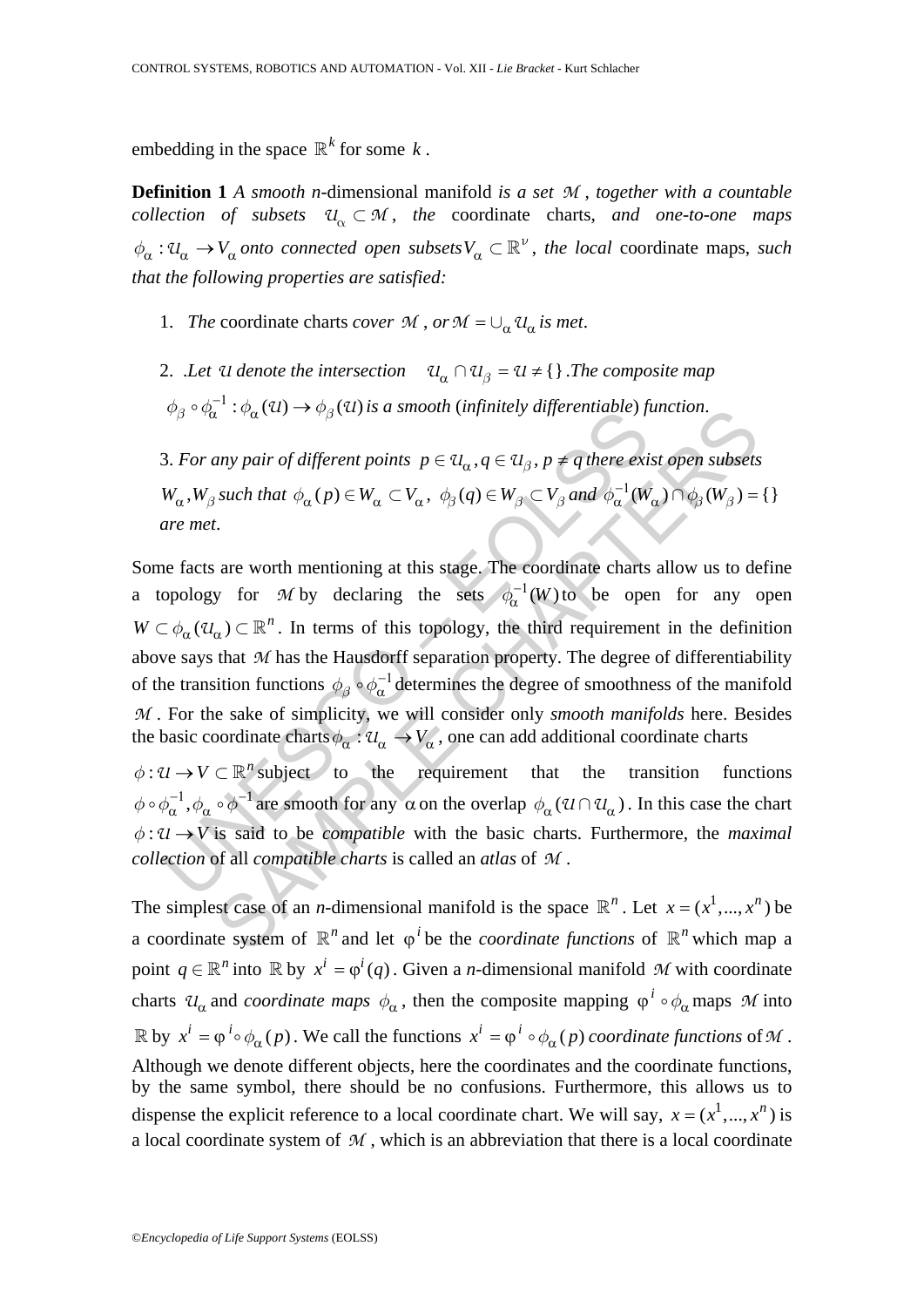map  $\phi_{\alpha}: U_{\alpha} \to V_{\alpha}$  with an open subset  $V_{\alpha} \subset \mathbb{R}^{n}$  and a coordinate chart  $U_{\alpha}$  such that each  $p \in U_\alpha$  has the local representation  $x^i = \phi^i_\alpha(p)$ . Of course, we know the representation of *p* in any other compatible chart by the conditions of definition 1.

Let us consider the *n*-dimensional unit spheres  $\mathbb{S}^n$ , then it is straightforward to see that the *n*-dimensional spheres

$$
\sum_{i=1}^{n+1} (x^i)^2 = 1
$$

are smooth manifolds embedded in  $\mathbb{R}^{n+1}$ , since the sets  $U_i = \mathbb{S}^n \cap \{x \in \mathbb{R}^{n+1} \mid x^i > 0\}, \ U_{1+n+i} = \mathbb{S}^n \cap \{x \in \mathbb{R}^{n+1} \mid x^i < 0\}$  are *coordinate charts* with the projections on the planes  $x^i = 0$  as coordinate maps  $\phi_i$ ,  $\phi_{1+n+i}$ . Whereas the 2dimensional cone

$$
(x^1)^2 - (x^2)^2 - (x^3)^2 = 0
$$

embedded in  $\mathbb{R}^3$  is no manifold, because the origin does not have a neighborhood  $\mathcal{U}_{\alpha}$ , which can be mapped one-to-one onto an open subset of  $\mathbb{R}^2$ . A less trivial example of a smooth *n*-dimensional manifold is the set of all lines through the origin 0 in  $\mathbb{R}^{n+1}$ , which is called the real projective space  $\mathbb{RP}^n$ 

smooth manifolds embedded in  $\mathbb{R}^{n+1}$ , since the sets<br>  $= \mathbb{S}^n \cap \{x \in \mathbb{R}^{n+1} | x^i > 0\}$ ,  $\mathcal{U}_{1+n+i} = \mathbb{S}^n \cap \{x \in \mathbb{R}^{n+1} | x^i < 0\}$  are<br>
the projections on the planes  $x^i = 0$  as coordinate maps  $\phi_i, \phi_{1$ manifolds embedded in  $\mathbb{R}^{n+1}$ , since the sets<br>
{ $x \in \mathbb{R}^{n+1} | x^i > 0$ },  $\mathcal{U}_{1+n+i} = \mathbb{S}^n \cap \{x \in \mathbb{R}^{n+1} | x^i < 0\}$  are coordinate ch<br>
ojections on the planes  $x^i = 0$  as coordinate maps  $\phi_i, \phi_{1+n+i}$ . Wherea Having the concept of manifolds at our disposal, we may consider functions  $f : \mathcal{M} \to \mathbb{R}$  on the *n*-dimensional smooth manifold  $\mathcal{M}$ . Let  $\mathcal{U}_{\alpha}$  be a coordinate chart with coordinate map  $\phi_{\alpha}$ , then  $\overline{f}(x) = f(\phi_{\alpha}^{-1}(x))$  is a map  $\overline{f} : \phi_{\alpha}(u_{\alpha}) \to \mathbb{R}$ . We call *f* differentiable (smooth) at  $p \in U_\alpha$ , if and only if (iff)  $\overline{f}$  is differentiable (smooth) at  $\phi_{\alpha}(p)$ . It is easy to see that this property does not depend on the choice of  $u_{\alpha}$ . The important set of smooth functions on *M* is denoted by  $C^{\infty}(\mathcal{M})$ . Obviously, we have  $\phi_{\alpha}^{i} C^{\infty}(\mathcal{M})$  for a smooth manifold. The reader is asked to reflect twice on this construction. Roughly speaking, we can do calculus like in  $\mathbb{R}^n$ , if we confine our calculations to the suitable charts and take care that the calculations are meaningful also in other charts. Now, we are ready to extend this idea to maps between manifolds.

Let  $M, \mathcal{N}$  be two smooth *m*- and *n*-dimensional manifolds. A map  $f : \mathcal{M} \to \mathcal{N}$  is said to be smooth, iff its local representation is smooth for every coordinate chart. In other words, let  $\mathcal{U}_\alpha$ ,  $\mathcal{V}_\beta$  be charts of *M* and  $\mathcal{N}$  with coordinate maps  $\phi_\alpha$ ,  $\phi_\beta$  such that,  $f(\mathcal{U}_{\alpha}) \subset \mathcal{V}_{\beta}$  is met, then *f* is smooth if the composite map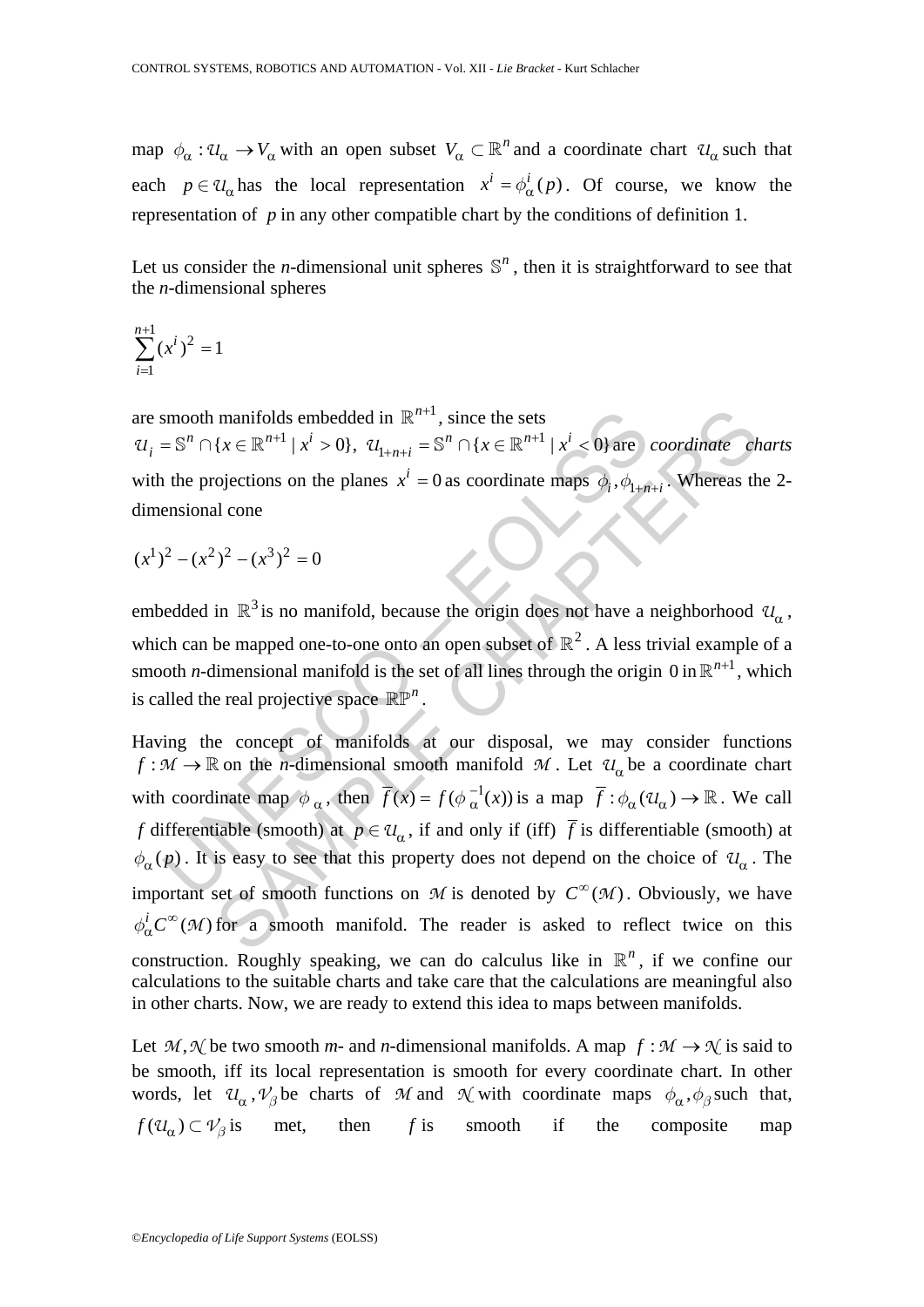$\overline{f} = \varphi_{\beta} \circ f \circ \phi_{\alpha}^{-1} : \phi_{\alpha}(u_{\alpha}) \to \phi_{\beta}(v_{\beta})$  is smooth. The smooth map *f* can be used to transfer a smooth function  $g \in C^{\infty}(\mathcal{N})$  from  $\mathcal{N}$  to  $\mathcal{M}$  by

$$
f^*(g) = g \circ f : \mathcal{M} \to \mathbb{R} \,. \tag{6}
$$

The function  $f^*(g) \in C^\infty(\mathcal{M})$  is also called the *pullback* of *g* by *f*. Only if *f* :  $M$  →  $N$  is a local *diffeomorphism*, *f* has a smooth inverse  $f^{-1}$  locally, then we can transfer functions from *M* to*N* .

mensional manifolds  $\mathcal{M}, \mathcal{N}$ , then we may rew<br>  $\mathcal{M} \rightarrow \mathcal{N}$  as  $y^i = \overline{f}^i(x)$  using these coordinates. Following the id<br>
to define the *rank* of *f* as the rank of the Jacobian  $[\partial_{x_i}\overline{f}^j]$ . Againce himsel mail manifolds  $M, \mathcal{N}$ , then we may rewrite the<br>  $(\text{as } y^i = \overline{f}^i(x))$  using these coordinates. Following the ideas above, we<br>
ine the *rank* of *f* as the rank of the Jacobian  $[\partial_x \overline{f}^j]$ . Again, the reader<br>
imself Let  $x = (x^1, ..., x^m)$  and  $y = (y^1, ..., y^n)$  be coordinate systems for the two smooth *m*- and *n*-dimensional manifolds  $M, \mathcal{N}$ , then we may rewrite the map  $f : \mathcal{M} \to \mathcal{N}$  as  $y^i = \overline{f}^i(x)$  using these coordinates. Following the ideas above, we are able to define the *rank* of *f* as the rank of the Jacobian  $[\partial_{x^i} \overline{f}^j]$ . Again, the reader may convince himself/herself that this definition of the rank is independent of the choice of the charts. Additionally, the following theorem tells us that the maps *f* between manifolds with constant rank, also called *regular maps*, admit a very simple form.

**Theorem 2** Let  $M, N$  be two smooth m-and n-dimensional manifolds. Let k be the rank *of the regular map*  $f : \mathcal{M} \to \mathcal{N}$  at  $p \in \mathcal{M}$ , then there exists coordinates  $x = (x^1, ..., x^m)$  *near p and coordinates*  $y = (y^1, ..., y^n)$  *near f* (*p*) *such that f takes the canonical form*

$$
y = \left(x^1, \dots, x^k, \underbrace{0, \dots, 0}_{n-k}\right)
$$

*in x*, *y* .

This theorem is an easy consequence of the implicit function theorem, and will not be proven here.

One-to-one maps between manifolds can be used to parameterize submanifolds, like we parameterize curves and surfaces in  $\mathbb{R}^3$ . Let  $\mathcal{N}$  be a smooth manifold, then a submanifold of  $\mathcal N$  is a subset  $M \subset \mathcal N$  together with a manifold  $\overline{M}$  and a smooth one-toone map  $f : \overline{M} \to M$  with maximal rank. In particular the dimensions of  $M$ ,  $\overline{M}$  coincide and do not exceed the dimension of  $\mathcal N$ . Unfortunately, this definition of a submanifold admits some irregularities that we wish to avoid. Therefore, we define now the more restrictive regular submanifold.

**Definition 3** *Let N be a smooth n*-*dimensional manifold and M be a submanifold ofN* . *We call*  $M$  *a regular m-dimensional submanifold, iff for each*  $p \in M$  *there exists a chart*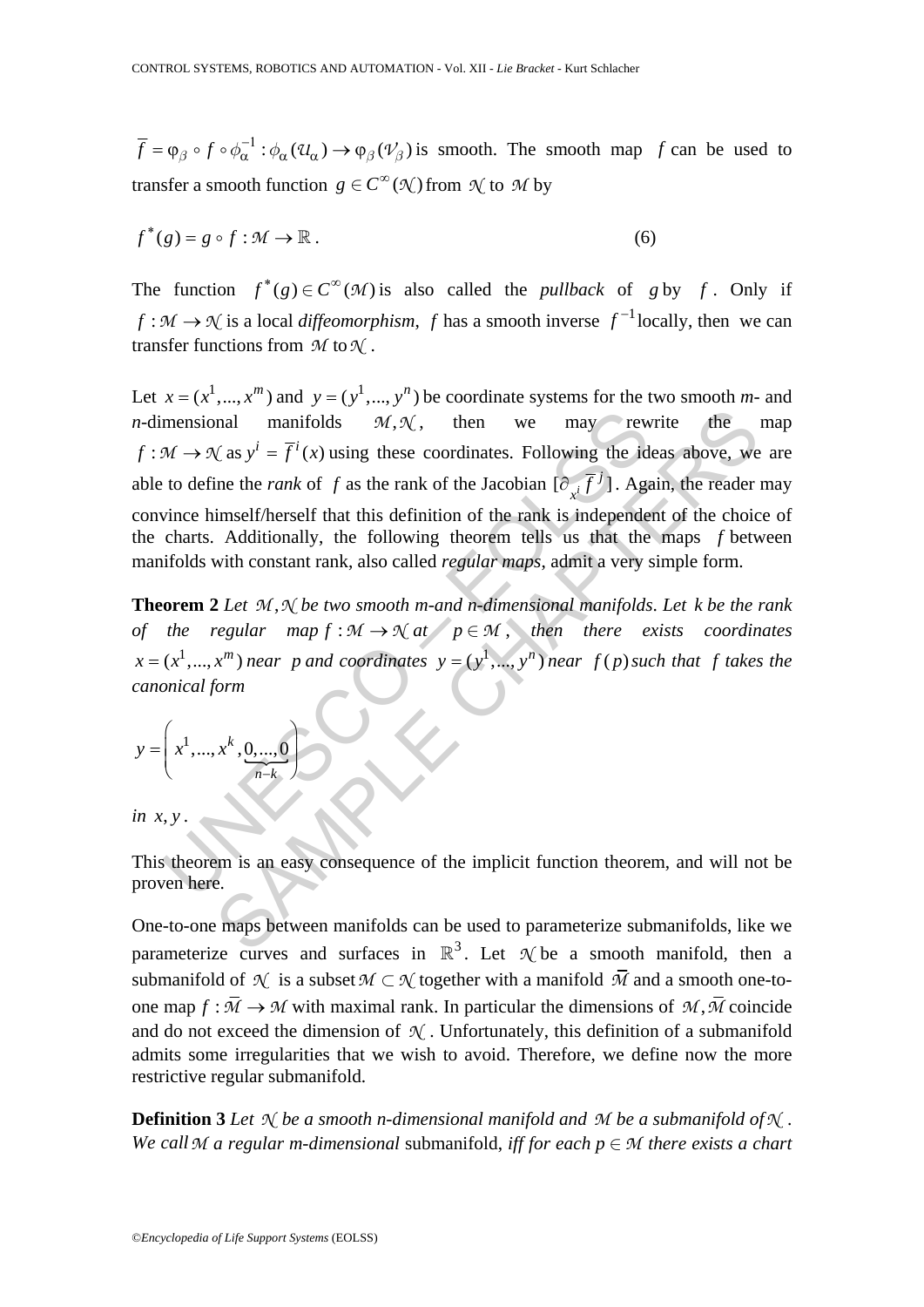*U*,  $p \in \mathcal{U}$  with the coordinate map  $\phi$  such that in local coordinates  $x = (x^1, ..., x^n)$  the *conditions* 

$$
x^{m+i} = \phi^{m+i}(q) = 0, \quad i = 1, ..., n-m
$$

*are met for all*  $q \in \mathcal{U}$ .

The coordinates of definition 3 are also called flat coordinates. Furthermore, the parameterization of the submanifold is replaced by the natural inclusion.

#### **2.1.1. Fibered Manifolds and Bundles**

us consider the two smooth manifolds  $M, \mathcal{N}$  and a smooth<br>quently, one considers the graph of f instead of f itself. The gracition<br> $gr_f : M \rightarrow M \times \mathcal{N}$  defined by  $gr_f(p) = (p, f(p)), p \in \mathcal{S}$ <br> $\mathcal{N}$  is called the *total space* asider the two smooth manifolds  $M, \mathcal{N}$  and a smooth map  $f : \mathcal{M} \rightarrow$ <br>one considers the graph of f instead of f itself. The *graph* of f is the<br>gr<sub>f</sub> :  $M \rightarrow M \times \mathcal{N}$  defined by  $gr_f(p) = (p, f(p))$ ,  $p \in \mathcal{M}$ . The pro<br>call Let us consider the two smooth manifolds  $M, \mathcal{N}$  and a smooth map  $f : M \to \mathcal{N}$ . Frequently, one considers the graph of *f* instead of *f* itself. The *graph* of *f* is the new function  $gr_f : \mathcal{M} \to \mathcal{M} \times \mathcal{N}$  defined by  $gr_f(p) = (p, f(p)), p \in \mathcal{M}$ . The product  $M \times N$  is called the *total space*. This set contains the domain  $M$  and the co-domain *N* of the map *f* , the domain is also called the *base space*. This idea can be extended to a new structure.

**Definition 4** A fibered manifold is *a triple*  $(E, \mathcal{B}, \pi)$  *with the manifolds*  $E$ ,  $dim(\mathcal{E}) = m + n \cdot \mathcal{B}$ ,  $dim(\mathcal{B}) = m$  *and a map*  $\pi : \mathcal{E} \rightarrow \mathcal{B}$  *that is onto with rank m. The manifold E is called the* total space, *the map π the* projection *and the manifold B the*  base space. *The subset*  $\mathcal{F}_p = \pi^{-1}(p)$  *of*  $\mathcal E$  *is called the fiber over*  $p \in \mathcal B$ .

In many cases the idea of a fibered manifold without any additional restriction is slightly too general. E.g. different fibers may have totally different topological structures. This problem may be resolved by insisting that the fibered manifold look rather like a product of manifolds and the resulting object is called a *bundle*.

**Definition 5** *A* fibered manifold  $(E, \mathcal{B}, \pi)$  *is a bundle, iff there exists a manifold*  $\mathcal{F}$ , *called the typical fiber, and a map*  $\Psi : \pi^{-1}(\mathfrak{U}_p) \to \mathfrak{U}_p \times \mathfrak{F}$  defined on a neighborhood  $U_p$  *of*  $p \in B$  such that  $pr_1 \circ \Psi = \pi (pr_1(p,q) = p, q \in F_p)$  and  $\mathcal{F}, \mathcal{F}_p$  are diffeomorphic *for all p* .

On a bundle we can introduce *adapted coordinates*  $(x, u)$  at least locally, where  $x^{i}$ ,  $i = 1,..., m$  are coordinates of the base *B* and  $u^{\alpha}$ ,  $\alpha = 1,..., n$  are coordinates for the typical fiber. We get even a simpler picture, if we look at *x* as the independent and *u* as the dependent coordinates. Obviously, we have  $\pi(x,u) = x$ . A fibered manifold  $(\mathcal{E}, \mathcal{B}, \pi)$  which is diffeomorphic to the bundle  $(\mathcal{B} \times \mathcal{F}, \mathcal{B}, pr_1)$  is called *trivial*. The well known Möbius band can be represented by a fibered manifold which is, of course, nontrivial. If the typical fiber of a bundle is a linear space, then the bundle is called vector bundle. An important example of a vector bundle is, e.g. the tangent bundle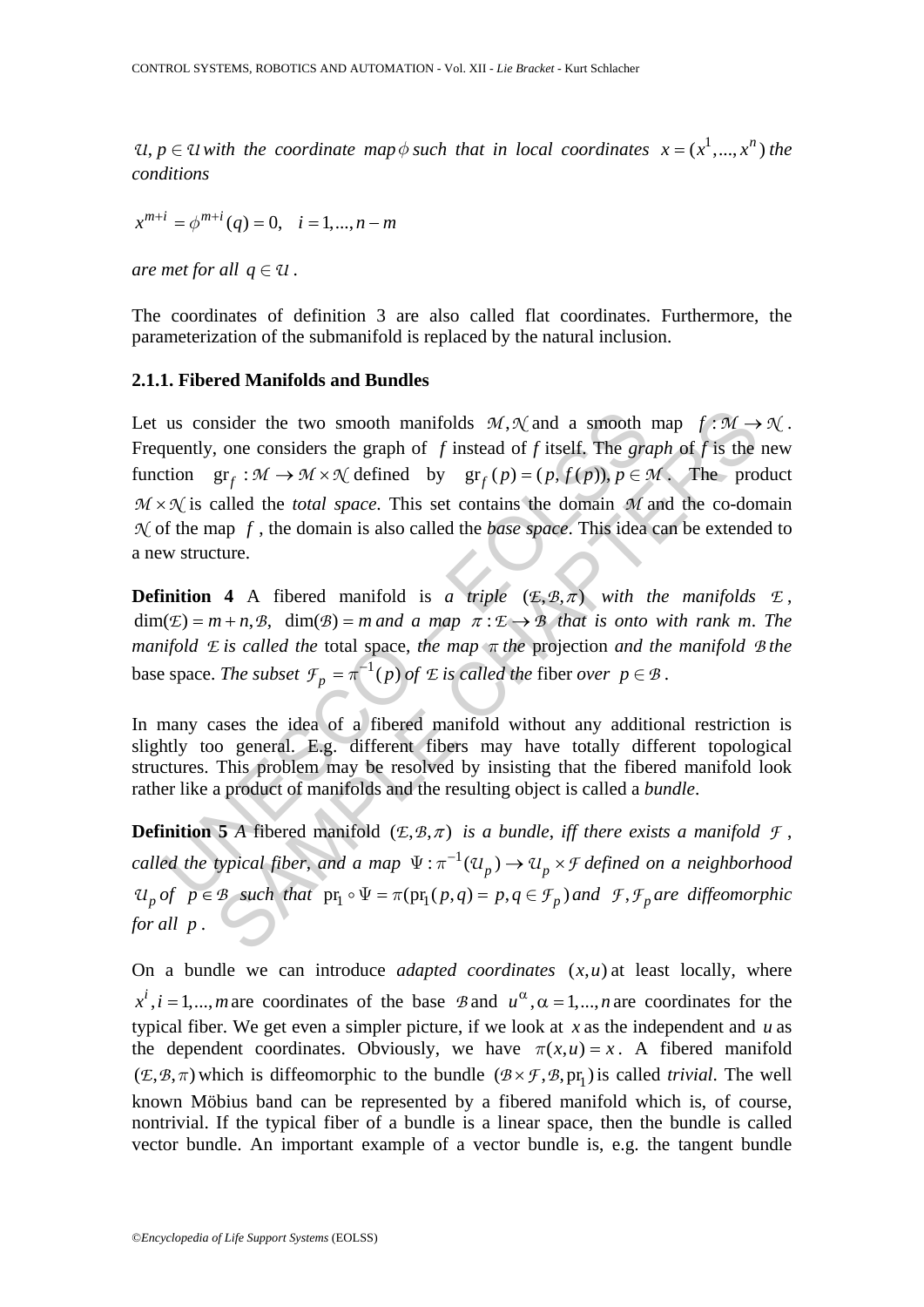$T(M)$  of the manifold *M* which will be introduced in the following subsection.

This subsection started with the graph of a map between manifolds. Now, we are ready to give the adequate definition for fibered manifolds.

**Definition 6** *Let*  $(E, \mathcal{B}, \pi)$  *be a fibered manifold.* A *map*  $\sigma : \mathcal{B} \to \mathcal{E}$  *is called a section of*  $\pi$ , *if it satisfies*  $\pi \circ \sigma = id_{\mathcal{B}}$  *on its domain with*  $id_{\mathcal{B}}$  *as the identity map on B. The set of all sections of*  $\pi$  *will be denoted by*  $\Gamma(\pi)$ *.* 

 It is worth mentioning that we do not require that a section is globally defined. Furthermore, there are manifolds that do not admit global smooth sections, which are zero nowhere. Let us look at the unit sphere  $\mathbb{S}^2 \subset \mathbb{R}^3$ , then one can imagine that it is impossible to assign a non zero tangent vector to any point of  $\mathbb{S}^2$  in a smooth way.

This fact is expressed by the Hairy Ball theorem that states, simply spoken, you cannot comb a hairy ball in a smooth way, or more precisely that any smooth tangent vector field on  $\mathbb{S}^2$  must vanish somewhere.

Like we considered maps between manifolds, we can introduce maps for bundles that preserve the bundle structure.

Solution and the dimension of  $\sum x_i$ , that one<br>ossible to assign a non zero tangent vector to any point of  $S^2$  in a s<br>fact is expressed by the Hairy Ball theorem that states, simply s<br>b a hairy ball in a smooth way, or **Definition 7** *Let*  $(E, \mathcal{B}, \pi), (\overline{E}, \overline{\mathcal{B}}, \overline{\pi})$  *be two bundles. A* bundle map *is a pair*  $f = (f_{\mathcal{B}}, f_{\mathcal{E}})$  *of maps*  $f_{\mathcal{B}} : \mathcal{B} \to \overline{\mathcal{B}}, f_{\mathcal{E}} : \mathcal{E} \to \overline{\mathcal{E}}$  *such that*  $\overline{\pi} \circ f_{\mathcal{E}} = f_{\mathcal{B}} \circ \pi$  *is met on the domain of f*.

Let  $(x, u)$  and  $(\overline{x}, \overline{u})$  be adapted coordinates of the bundles  $(E, \mathcal{B}, \pi), (\overline{E}, \overline{\mathcal{B}}, \overline{\pi})$ , then a bundle map *f* has the local representation

$$
\overline{x} = \overline{f}_{\mathcal{B}}(x), \quad (\overline{x}, \overline{u}) = \overline{f}_{\mathcal{E}}(x, u),
$$

to assign a non zero tangent vector to any point of  $\hat{S}^2$  in a smooth way.<br>
sexpressed by the Hairy Ball theorem that states, simply spoken, you can<br>
sign a non zero tangent vector to any point of  $\hat{S}^2$  in a smoot where  $\bar{f}_B$ ,  $\bar{f}_E$  denote the representation of  $(f_B, f_E)$  in the adapted coordinates. From this representation it is easy to see that a bundle map  $f = (f_{\mathcal{B}}, f_{\mathcal{F}})$  allows us to transfer a section  $\sigma \in \Gamma(\pi)$  to a section  $\overline{\sigma} \in \Gamma(\overline{\pi})$  by

$$
f_*(\sigma) = \overline{\sigma} = f_{\mathcal{L}} \circ \sigma \circ f_{\mathcal{B}}^{-1},\tag{7}
$$

iff  $f_{\mathcal{B}}$  is a diffeomorphism. We call  $f_{*}(\sigma)$  also the *pushforward* of  $\sigma$  by  $f$ .